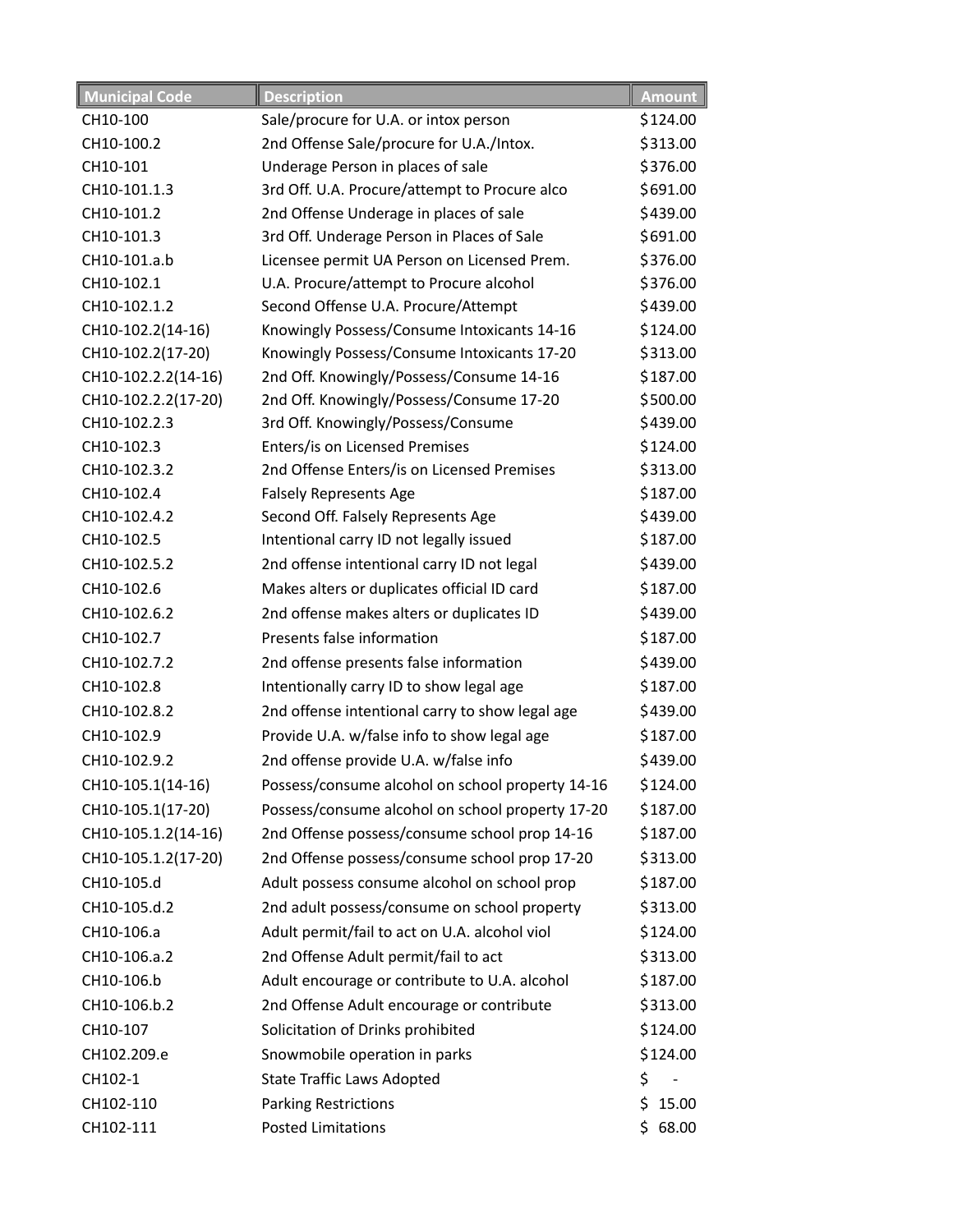| CH102-112     | Parking Restrictions-special events            | \$68.00     |
|---------------|------------------------------------------------|-------------|
| CH102-113     | Stop/Park prohibited in certain places         | \$<br>15.00 |
| CH102-114     | Driveway parking prohibited                    | \$68.00     |
| CH102-115     | Blocking private drive/alley/fire lane         | \$68.00     |
| CH102-116     | Parking Vehicle for repair prohibited          | \$68.00     |
| CH102-117     | Disabled Parking violation                     | \$187.00    |
| CH102-118     | Leaving keys in vehicle                        | \$124.00    |
| CH102-119     | Parked Vehicles with motor running             | \$124.00    |
| CH102-120     | Unattended motorized machinery violation       | \$124.00    |
| CH102-121     | Angle parking                                  | \$68.00     |
| CH102-122     | Winter parking regulations                     | \$25.00     |
| CH102-123     | Oversized vehicle parking restricted           | \$68.00     |
| CH102-124     | Unlawful removal of parking citations          | \$124.00    |
| CH102-125     | Public parking lots & ramps restrictions       | \$68.00     |
| CH102-151     | Vehicle equipment inspections                  | \$124.00    |
| CH102-152     | School bus warning lights                      | \$161.80    |
| CH102-177.2   | Operate ATV w/o valid registration             | \$124.00    |
| CH102-178     | Unauthorized operation on public/private prop. | \$187.00    |
| CH102-179     | Unauthorized off-road operation prohibited     | \$187.00    |
| CH102-181     | Trailering ATV to approved routes              | \$124.00    |
| CH102-182     | Parental responsibility for juvenile ATV       | \$124.00    |
| CH102-205     | Snowmobile traffic regulated                   | \$124.00    |
| CH102-206.a   | Snowmobile speed regulated                     | \$124.00    |
| CH102-206.b   | Snowmobile hours of operation                  | \$124.00    |
| CH102-206.c   | Snowmobile equipment regulated                 | \$124.00    |
| CH102-207     | Unattended snowmobiles                         | \$124.00    |
| CH102-208     | Snowmobile on sidewalks prohibited             | \$124.00    |
| CH102-209.a   | Permitting operation by improper persons       | \$111.40    |
| CH102-209.b   | Operate while under the influence              | \$811.00    |
| CH102-209.c   | Property owner permission to ride snowmobile   | \$124.00    |
| CH102-209.d   | Designated street use - snowmobile             | \$124.00    |
| CH102-209.f   | Written consent from property owner            | \$124.00    |
| CH102-210     | Snowmobile operator restrictions               | \$124.00    |
| CH102-211     | Snowmobile accidents to be reported            | \$124.00    |
| CH102-212.c   | Snowmobile markers to be obeyed                | \$124.00    |
| CH102-236.a   | Bicycle/skateboard violation 16yrs +           | \$73.60     |
| CH102-236.a.2 | 2nd Offense Bicycle/Skateboard                 | \$86.20     |
| CH102-236.b   | Bicycle/skateboard 14 & 15yrs only             | 67.30<br>Ś. |
| CH102-236.b.2 | 2nd Offense Bicycle/skateboard 14/15           | 73.60<br>Ś  |
| CH102-236.c.4 | Under 14 bicycle/skateboard parent citation    | 67.30<br>S  |
| CH102-236.d   | Parent/guardian knowingly permitting           | 86.20<br>S. |
| CH102-237     | Bicycles on City streets to be licensed        | 67.30<br>\$ |
| CH102-238     | Bicycle operation restricted                   | \$67.30     |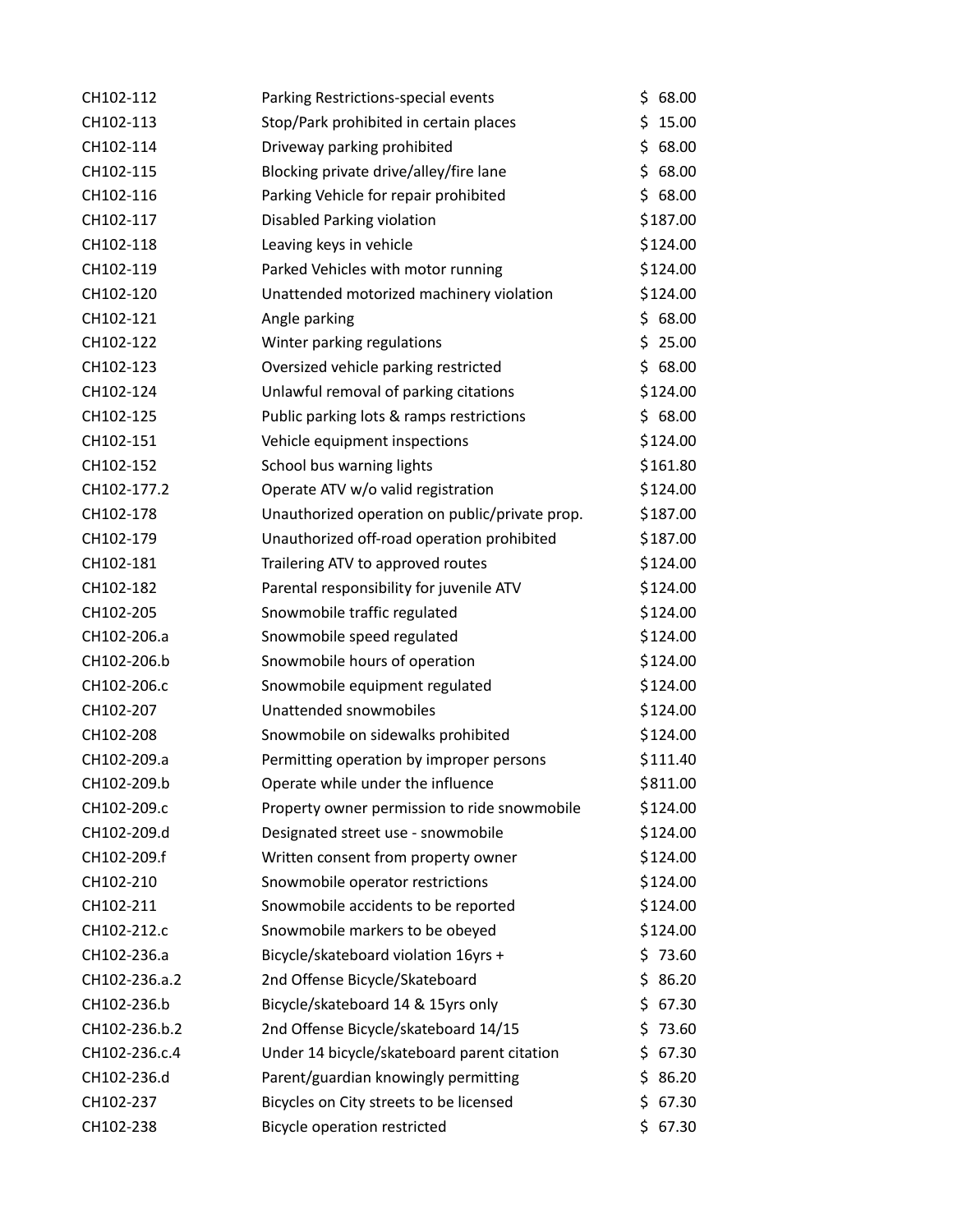| CH102-239     | Inoperable, wrecked or abandoned vehicles     | \$124.00     |
|---------------|-----------------------------------------------|--------------|
| CH102-240     | Bicycle parking regulations                   | \$67.30      |
| CH102-241     | Bicycle rules of the road                     | \$67.30      |
| CH102-261.a   | Bicycle turning right at intersection         | \$67.30      |
| CH102-261.b   | Bicycle turning left at intersection          | \$67.30      |
| CH102-261.c   | Bicycle operator to obey sign/signal          | \$.<br>67.30 |
| CH102-261.d   | Crosswalks to be used when walking bike       | \$67.30      |
| CH102-262     | Trick and tandem riding prohibited            | \$67.30      |
| CH102-263     | Emerging from alley or driveway               | \$.<br>67.30 |
| CH102-264     | Bicycle not to be pulling by moving veh.      | \$86.20      |
| CH102-265     | Bicycle speed to be prudent/not in excess     | \$67.30      |
| CH102-266     | Bicycle parking to be in upright position     | \$67.30      |
| CH102-267.a.1 | 3rd Offense Skateboards in business district  | \$86.20      |
| CH102-267.a.3 | 3rd Offense Skateboards on private property   | \$86.20      |
| CH102-267.a2  | 3rd offense skateboards on public property    | \$86.20      |
| CH102-267.c   | 3rd offense skateboards to yield right of way | \$86.20      |
| CH102-267.d.2 | 2nd Offense Parent knowingly permitting       | \$92.50      |
| CH102-267.d.3 | 3rd offense parent knowingly permitting       | \$124.00     |
| CH10-23       | License required - Bars/Taverns               | \$124.00     |
| CH102-326     | Abandoned vehicles prohibited                 | \$124.00     |
| CH102-329     | Bicycle equipment as required                 | \$67.30      |
| CH102-364     | Storage of scrap vehicles/appliances          | \$124.00     |
| CH102-46      | Disorderly Conduct with a motor vehicle       | \$187.00     |
| CH102-47      | Driving over curbing or safety islands        | \$124.00     |
| CH102-48      | Entry into locked vehicle                     | \$187.00     |
| CH102-50      | Impede progress of ambulance/rescue unit      | \$250.00     |
| CH102-51      | Motor vehicles on pedestrian ways             | \$124.00     |
| CH102-52      | Pedestrian obedience to traffic regulations   | \$124.00     |
| CH102-53      | Special traffic/parking-school grounds        | \$124.00     |
| CH102-80      | Obey traffic control devices                  | \$124.00     |
| CH10-33       | Posting/Defacement of License                 | \$124.00     |
| CH10-57       | <b>Conditions of License</b>                  | \$124.00     |
| CH10-59.1     | Closing hours violation                       | \$124.00     |
| CH10-59.1.2   | 2nd Offense Closing hours violation           | \$313.00     |
| CH10-59.2     | After Hours Occupancy violation               | \$124.00     |
| CH10-59.2.2   | 2nd Offense After Hours Occupancy             | \$313.00     |
| CH10-59.3     | Carryout Hours violation                      | \$124.00     |
| CH10-59.3.2   | 2nd Offense Carryout Hours                    | \$187.00     |
| CH10-60.1     | Compliance w/eligibility standards-temp.      | \$124.00     |
| CH10-60.1.2   | 2nd Offense Compliance w/elig. temp           | \$187.00     |
| CH10-60.2     | Post signs & license-temp. license            | \$124.00     |
| CH10-60.2.2   | 2nd Offense Post signs & licenses             | \$187.00     |
| CH10-60.3     | Fencing-temp. license                         | \$124.00     |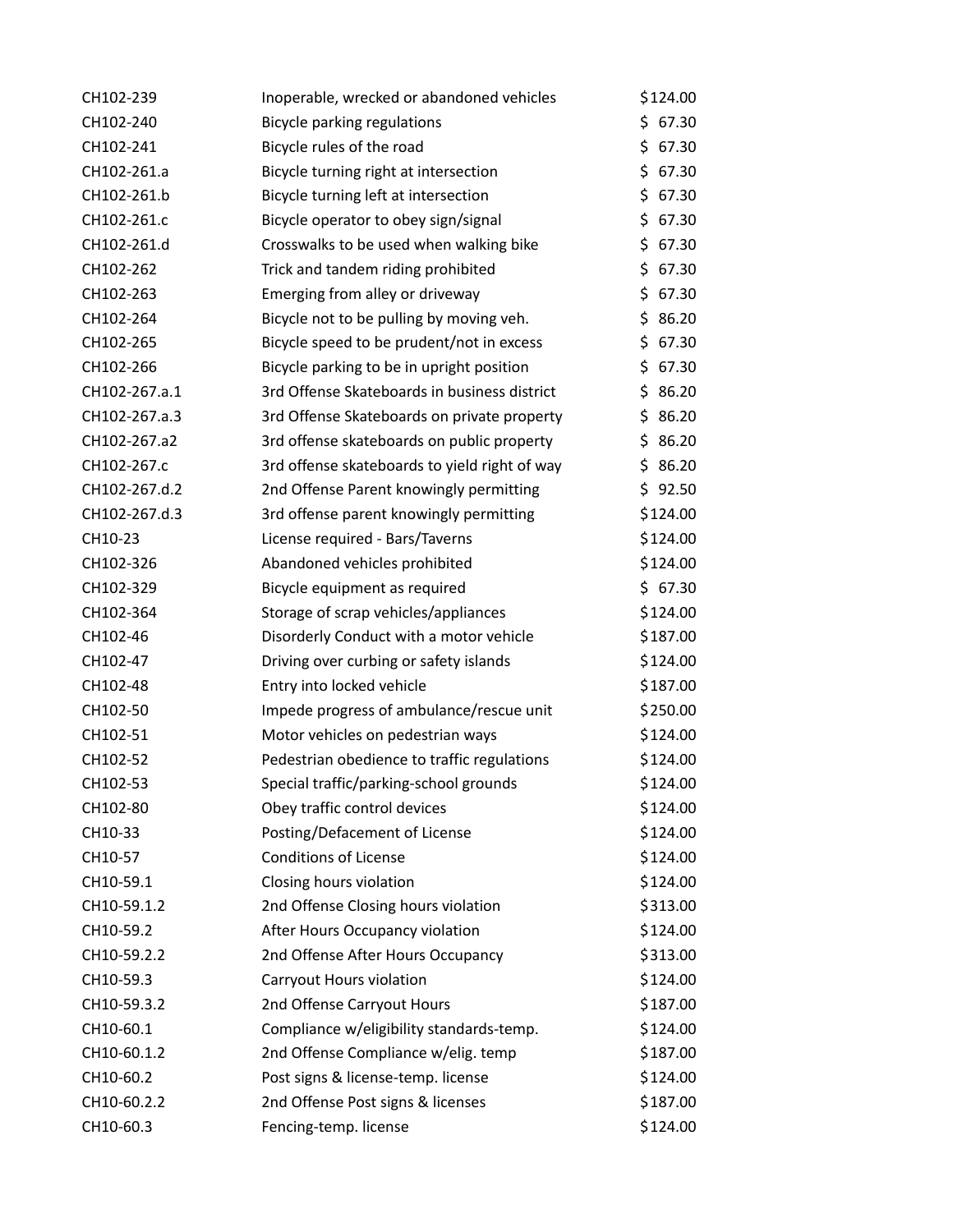| CH10-60.3.2 | 2nd Offense Fencing-temp. license           | \$187.00 |
|-------------|---------------------------------------------|----------|
| CH10-60.4   | U.A. Persons assisting prohibited-temp.     | \$124.00 |
| CH10-60.4.2 | 2nd Offense U.A. Persons Assisting          | \$187.00 |
| CH10-60.5   | Licensed Operator required-temp.            | \$124.00 |
| CH10-60.5.2 | 2nd Offense Lic. Operator required          | \$313.00 |
| CH10-70     | Display of License-premises or person       | \$124.00 |
| CH10-70.2   | 2nd Offense Display of License              | \$187.00 |
| CH10-99     | <b>Outside Consumption</b>                  | \$124.00 |
| CH10-99.2   | 2nd Offense Outside Consumption             | \$187.00 |
| CH118-170   | Storage/Parking Recreational Vehicles       | \$124.00 |
| CH118-171   | Storage of trucks, tractors, road machinery | \$124.00 |
| CH118-198   | <b>External Lighting</b>                    | \$124.00 |
| CH118-199   | Odor control                                | \$124.00 |
| CH118-200   | Particulate emissions                       | \$124.00 |
| CH118-201   | Visible emissions                           | \$124.00 |
| CH118-202   | Hazardous pollutants                        | \$124.00 |
| CH118-225   | Outside storage of firewood                 | \$124.00 |
| CH118-256   | Fences and Hedges                           | \$124.00 |
| CH118-257   | Swimming pools                              | \$124.00 |
| CH118-318   | Setbacks from water                         | \$124.00 |
| CH118-347   | Zoning & occupancy permit                   | \$124.00 |
| CH14-155    | Public Dance permit/fees/hours allowed      | \$124.00 |
| CH14-156    | Public Dance-health/fire restrictions       | \$124.00 |
| CH18-181    | Provide proper food/during to animals       | \$124.00 |
| CH18-181.2  | 2nd offense provide proper food/drink       | \$124.00 |
| CH18-182    | Provide proper shelter to animals           | \$124.00 |
| CH18-182.2  | 2nd offense providing proper shelter        | \$187.00 |
| CH18-183    | Neglected/Abandoned animals                 | \$124.00 |
| CH18-183.2  | 2nd offense neglected/abandoned             | \$187.00 |
| CH18-184    | Cruelty to animals and birds prohibited     | \$124.00 |
| CH18-184.2  | 2nd offense cruelty to animals/birds        | \$187.00 |
| CH18-185    | Trapping of animals prohibited              | \$124.00 |
| CH18-185.2  | 2nd Offense Trapping of animals             | \$149.20 |
| CH18-186    | Dognapping and catnapping                   | \$124.00 |
| CH18-186.2  | 2nd Offense Dognapping/Catnapping           | \$149.20 |
| CH18-187    | Veh. Operator duty to report injury to pets | \$124.00 |
| CH18-187.2  | 2nd Offense Veh. Operator duty to report    | \$149.20 |
| CH18-214    | Sale of rabbits/chicks/colored animals      | \$124.00 |
| CH18-214.2  | 2nd Offense Sale of rabbits/chicks          | \$149.20 |
| CH18-23     | Owner/Caretaker of animal duty              | \$124.00 |
| CH18-23.2   | 2nd Offense Owner/Caretaker duty            | \$313.00 |
| CH18-24.1   | Dog/Cat habitually pursues vehicle          | \$313.00 |
| CH18-24.1.2 | 2nd Offense Dog/Cat habitual pursue         | \$376.00 |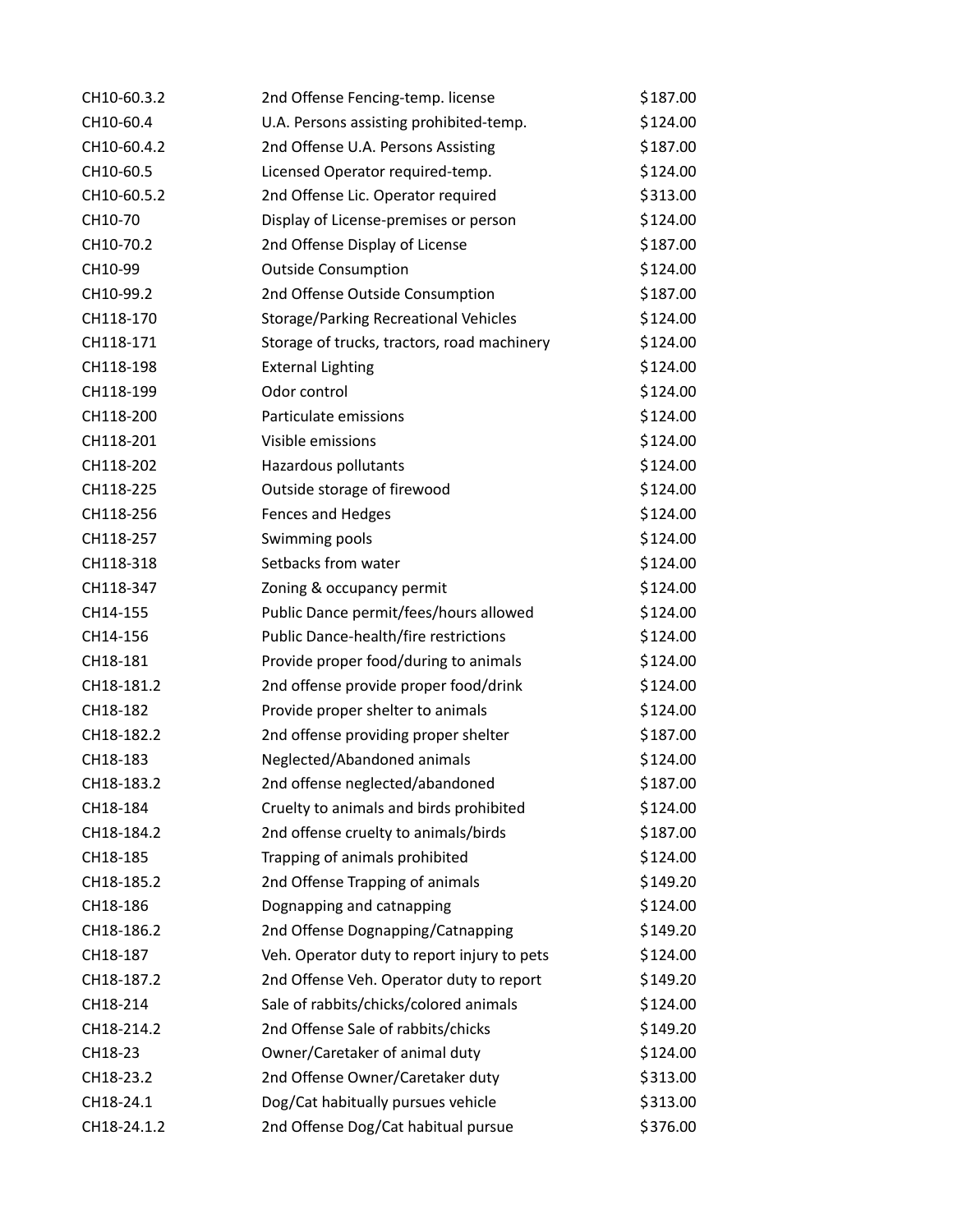| CH18-24.2   | Dog/Cat at large within City              | \$250.00 |
|-------------|-------------------------------------------|----------|
| CH18-24.2.2 | 2nd Offense Dog/Cat at large              | \$313.00 |
| CH18-24.3   | Habitual bark/howl-dog or cat             | \$124.00 |
| CH18-24.3.2 | 2nd Offense habitual bark/howl            | \$313.00 |
| CH18-24.4   | Kills/wounds/worries any domestic animal  | \$313.00 |
| CH18-24.4.2 | 2nd Offense kills/wounds/worries          | \$376.00 |
| CH18-24.5   | Animal known to have rabies               | \$124.00 |
| CH18-24.6   | Dog to be licensed                        | \$124.00 |
| CH18-24.6.2 | 2nd Offense Dog to be licensed            | \$187.00 |
| CH18-24.c.2 | 2nd Offense Animals at large/liability    | \$187.00 |
| CH18-25.a   | Animals running at large                  | \$124.00 |
| CH18-25.a.2 | 2nd Offense Animals running at large      | \$187.00 |
| CH18-25.c   | Animals at large/owners liability         | \$124.00 |
| CH18-26.a   | Sanitary reequipments - live stock        | \$124.00 |
| CH18-263    | Beekeeping violation                      | \$124.00 |
| CH18-263.2  | 2nd Offense Beekeeping violation          | \$149.20 |
| CH18-27     | Dog/Cat in Cemetery                       | \$124.00 |
| CH18-27.2   | 2nd offense of dog/cat in cemetery        | \$187.00 |
| CH18-28     | Duty of owner in case of dog or cat bite  | \$124.00 |
| CH18-28.2   | 2nd offense of duty in dog/cat bite       | \$187.00 |
| CH18-29     | Animal feces                              | \$124.00 |
| CH18-29.2   | 2nd offense animal feces                  | \$187.00 |
| CH18-30     | Injury to property by animals             | \$124.00 |
| CH18-30.2   | 2nd offense injury to property by animals | \$187.00 |
| CH18-31     | Barking dogs/Crying cats                  | \$124.00 |
| CH18-31.2   | 2nd offense barking dog/crying cat        | \$187.00 |
| CH18-32     | Limitation on number of dogs/cats         | \$124.00 |
| CH18-32.2   | 2nd offense limit on number of dog/cat    | \$187.00 |
| CH18-53     | Harboring Dangerous/Vicious Animals       | \$187.00 |
| CH18-53.2   | 2nd offense harboring dangerous/vicious   | \$313.00 |
| CH18-55     | Leash and muzzle required/Dangerous Anim  | \$187.00 |
| CH18-55.2   | 2nd offense leash and muzzle required     | \$313.00 |
| CH18-56     | <b>Outdoor Confinement</b>                | \$187.00 |
| CH18-56.5   | 2nd offense outdoor confinement           | \$313.00 |
| CH18-57     | <b>Indoor Confinement</b>                 | \$187.00 |
| CH18-57.2   | 2nd offense indoor confinement            | \$313.00 |
| CH18-58     | Warning Signs required                    | \$187.00 |
| CH18-58.2   | 2nd offense warning signs required        | \$313.00 |
| CH18-59     | Spay and Neuter requirement               | \$187.00 |
| CH18-59.2   | 2nd offense spay and neuter requirement   | \$313.00 |
| CH18-60     | Liability insurance required              | \$187.00 |
| CH18-60.2   | 2nd offense liability insurance required  | \$313.00 |
| CH18-61     | Restrictions on Pit Bull/Rottweiler dogs  | \$187.00 |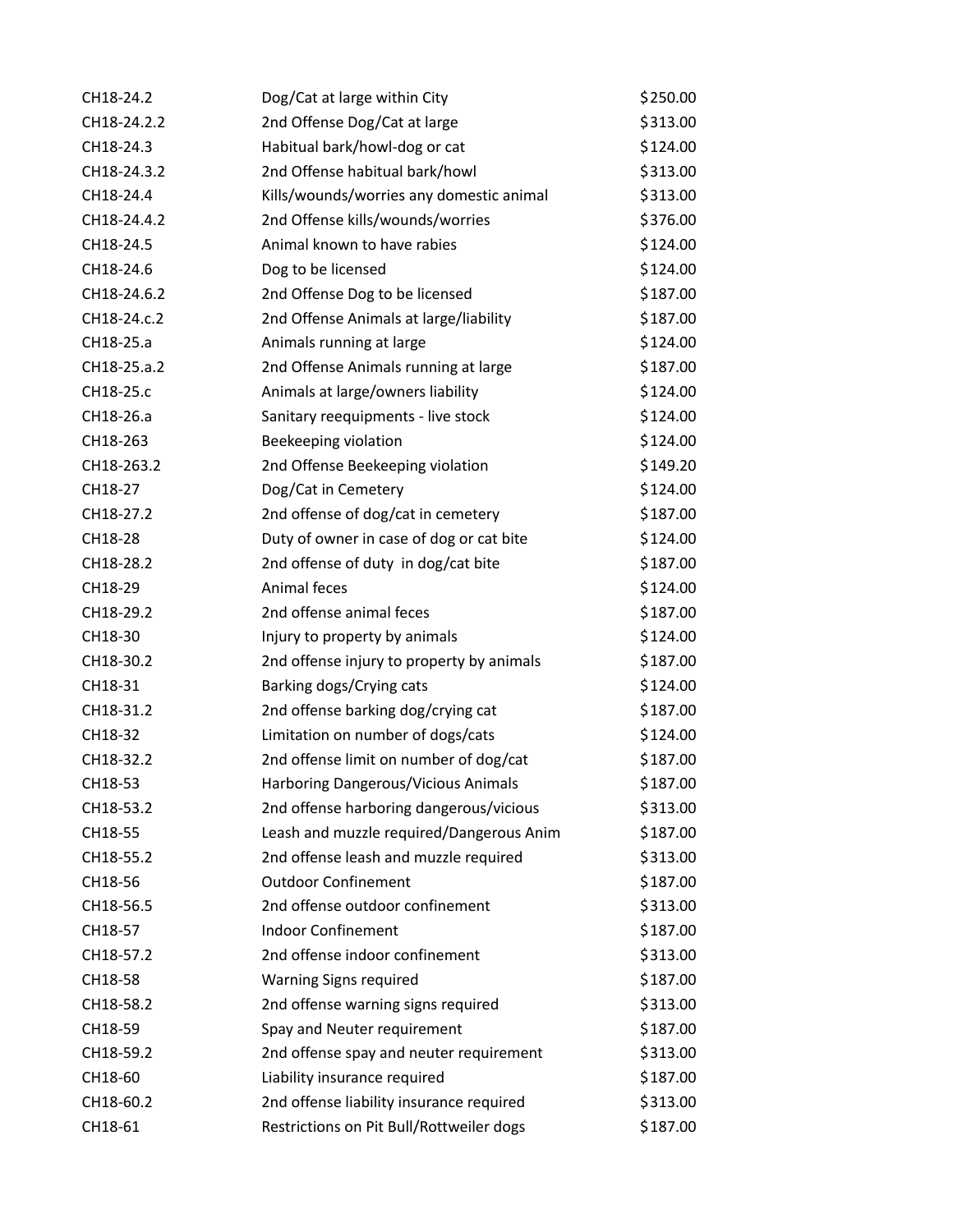| CH18-64     | Notification required                         | \$187.00 |
|-------------|-----------------------------------------------|----------|
| CH18-64.2   | 2nd Offense Notification required             | \$313.00 |
| CH18-93     | Dog license required                          | \$124.00 |
| CH18-93.2   | 2nd Offense Dog license required              | \$187.00 |
| CH2-209.j.2 | Contempt of Court                             | \$313.00 |
| CH22-366    | Vehicles on airport runway/taxiway            | \$124.00 |
| CH22-366.2  | 2nd Offense Vehicles on airport               | \$187.00 |
| CH22-367    | Speed of vehicles in airport areas            | \$98.80  |
| CH22-367.2  | 2nd Offense Speed of vehicles                 | \$187.00 |
| CH22-368    | Pedestrians on airport                        | \$98.80  |
| CH22-368.2  | 2nd Offense Pedestrians on airport            | \$187.00 |
| CH22-369    | Vehicle parking on airport                    | \$98.80  |
| CH22-369.2  | 2nd Offense Vehicle parking-airport           | \$187.00 |
| CH26-117    | Fencing required for excavations              | \$124.00 |
| CH26-118    | Closing of abandoned excavations              | \$124.00 |
| CH26-183    | <b>Prohibited Discharges</b>                  | \$124.00 |
| CH26-184    | Nuisance drainage                             | \$124.00 |
| CH26-185    | Groundwater                                   | \$124.00 |
| CH26-186    | Stormwater                                    | \$124.00 |
| CH26-215.2  | Permit required/razing buildings              | \$124.00 |
| CH26-216    | Barricades required                           | \$124.00 |
| CH26-217    | Debris Removal: burning prohibited            | \$124.00 |
| CH26-220    | Filling of foundations: site cleanup          | \$124.00 |
| CH26-249.2  | Permit required - generally                   | \$124.00 |
| CH26-289    | 2nd permit required - electrical              | \$124.00 |
| CH26-318.2  | Permit required - Plumbing                    | \$124.00 |
| CH26-319    | Licensed plumber required                     | \$124.00 |
| CH26-320    | Inspection of work                            | \$124.00 |
| CH30-102    | <b>Hotel/Motel Regulations</b>                | \$124.00 |
| CH30-102.2  | 2nd Offense Hotel/Motel Regulations           | \$187.00 |
| CH30-50     | Registration required                         | \$124.00 |
| CH34-32.a   | False alarms-nuisance                         | \$187.00 |
| CH34-32.a.2 | 2nd Offense False alarms                      | \$376.00 |
| CH34-32.b   | False alarms-intentional                      | \$187.00 |
| CH34-32.b.2 | 2nd Offense False alarms-intent.              | \$376.00 |
| CH38-119    | Permit requirements/procedures/fees           | \$124.00 |
| CH38-120    | Stormwater management                         | \$124.00 |
| CH38-121    | Maintenance Agreement                         | \$124.00 |
| CH38-83     | Erosion/Sediment Control Plan                 | \$124.00 |
| CH38-85     | Inspection                                    | \$124.00 |
| CH42-125    | Sale of fireworks restricted                  | \$124.00 |
| CH42-134    | Regulations for storage/handling of fireworks | \$124.00 |
| CH42-135    | Parental liability for damages-fireworks      | \$124.00 |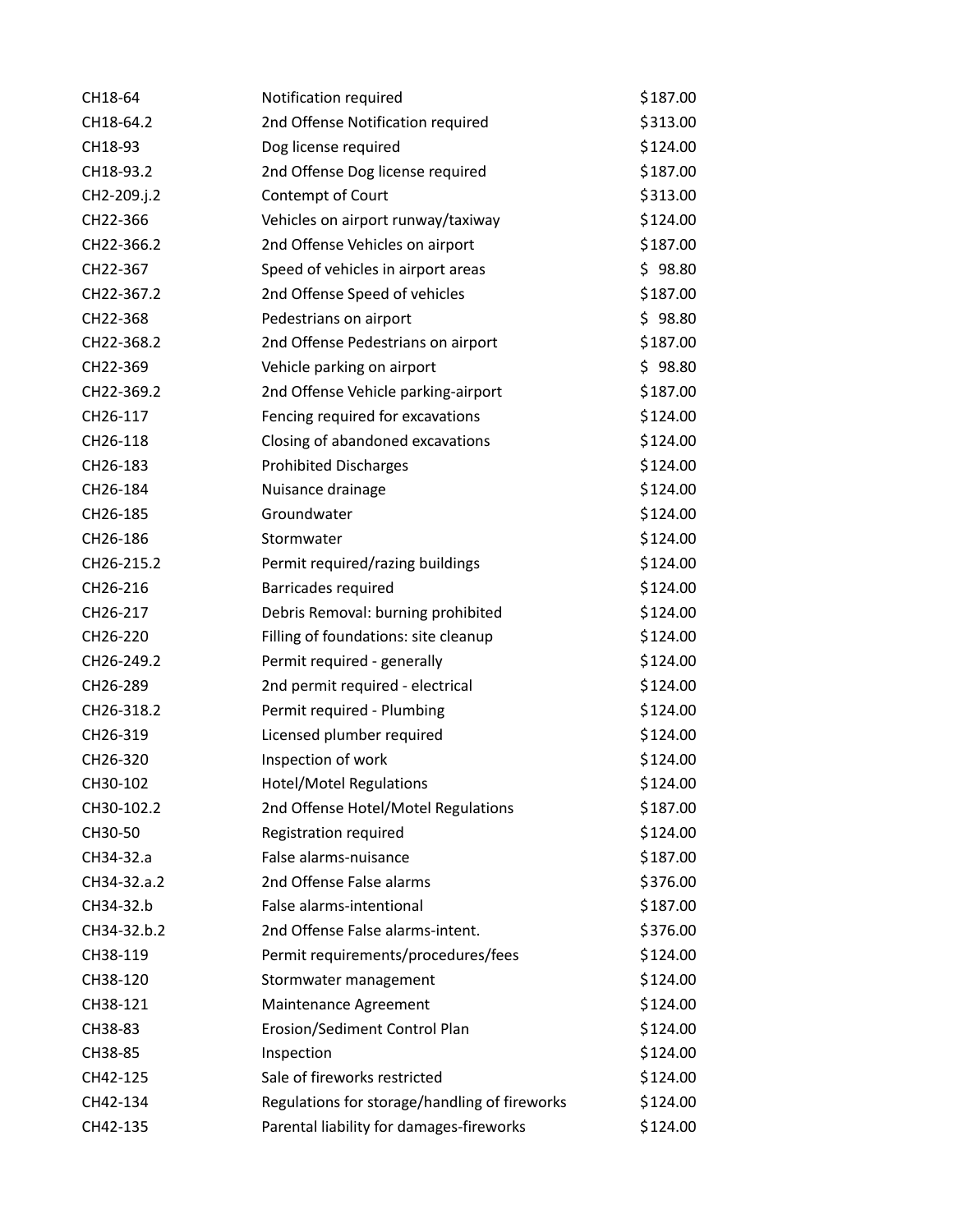| CH46.3       | Deposit deleterious substances prohibited       | \$124.00 |
|--------------|-------------------------------------------------|----------|
| CH62-107.2   | 2nd Offense Abandoned refrigerator              | \$250.00 |
| CH62-113.1   | Loud/Unnecessary Horns, signaling devices       | \$124.00 |
| CH62-113.1.2 | 2nd Offense Loud/Unnecessary Horns, etc.        | \$187.00 |
| CH62-113.2   | Loud/Unnecessary Radios/similar devices         | \$124.00 |
| CH62-113.2.2 | 2nd Offense Loud/Unnecessary Radio, etc.        | \$187.00 |
| CH62-113.3   | Loud/Unnecessary Loudspeakers, amplifiers, etc. | \$124.00 |
| CH62-113.3.2 | 2nd Offense Loud/Unnecessary Loudspeakers       | \$187.00 |
| CH62-113.4   | Loud/Unnecessary noise from animals/birds       | \$124.00 |
| CH62-113.4.2 | 2nd Offense Loud/Unnecessary noise-animals      | \$187.00 |
| CH62-113.5   | Steam whistle blowing prohibited                | \$124.00 |
| CH62-113.5.2 | 2nd Offense Steam whistle blowing               | \$187.00 |
| CH62-113.6   | Discharge of exhaust without muffler            | \$124.00 |
| CH62-113.6.2 | 2nd Offense Discharge of exhaust                | \$250.00 |
| CH62-113.7   | Construction/demolition noise restricted        | \$124.00 |
| CH62-113.7.2 | 2nd Offense Construction/Demo noise             | \$187.00 |
| CH62-115     | Compression braking prohibited                  | \$124.00 |
| CH62-115.2   | 2nd Offense Compression braking proh.           | \$187.00 |
| CH62-116     | Stationary noise limits-generally               | \$124.00 |
| CH62-116.2   | 2nd Offense Stationary noise limits             | \$187.00 |
| CH62-117     | Construction noise exceeding 80 dB(A)           | \$124.00 |
| CH62-117.2   | 2nd Offense Construction noise exceed           | \$187.00 |
| CH62-119     | Operation of lawnmowers, chainsaws, etc.        | \$124.00 |
| CH62-119.2   | 2nd Offense Operation of lawnmowers, etc.       | \$187.00 |
| CH62-122     | Permits required for amplifying devices         | \$124.00 |
| CH62-122.2   | 2nd Offense Permit required-amplifying          | \$187.00 |
| CH62-143.a   | <b>Destruction of Property</b>                  | \$250.00 |
| CH62-143.a.2 | 2nd Offense Destruction of Property             | \$376.00 |
| CH62-143.b   | Parental liability - destruction of property    | \$250.00 |
| CH62-143.b.2 | 2nd Offense Parental liability-destruction      | \$376.00 |
| CH62-143.c   | Unlawful removal of property                    | \$250.00 |
| CH62-143.c.2 | 2nd Offense Unlawful removal-property           | \$376.00 |
| CH62-144     | <b>Retail Theft</b>                             | \$313.00 |
| CH62-144.2   | 2nd Offense Retail Theft                        | \$500.00 |
| CH62-145     | Issue Worthless Check under \$500.00            | \$124.00 |
| CH62-145.2   | 2nd Offense Issue Worthless Check               | \$250.00 |
| CH62-145.3   | 3rd Offense Issue Worthless Check               | \$376.00 |
| CH62-146     | Theft of library material                       | \$124.00 |
| CH62-146.2   | 2nd Offense Theft of library material           | \$250.00 |
| CH62-147     | Damage/Tamper with coin machines                | \$250.00 |
| CH62-147.2   | 2nd Offense Damage/Tamper-coin                  | \$376.00 |
| CH62-148.a   | Damage to Public Property prohibited            | \$250.00 |
| CH62-148.a.2 | 2nd Offense Damage to Public Prop.              | \$376.00 |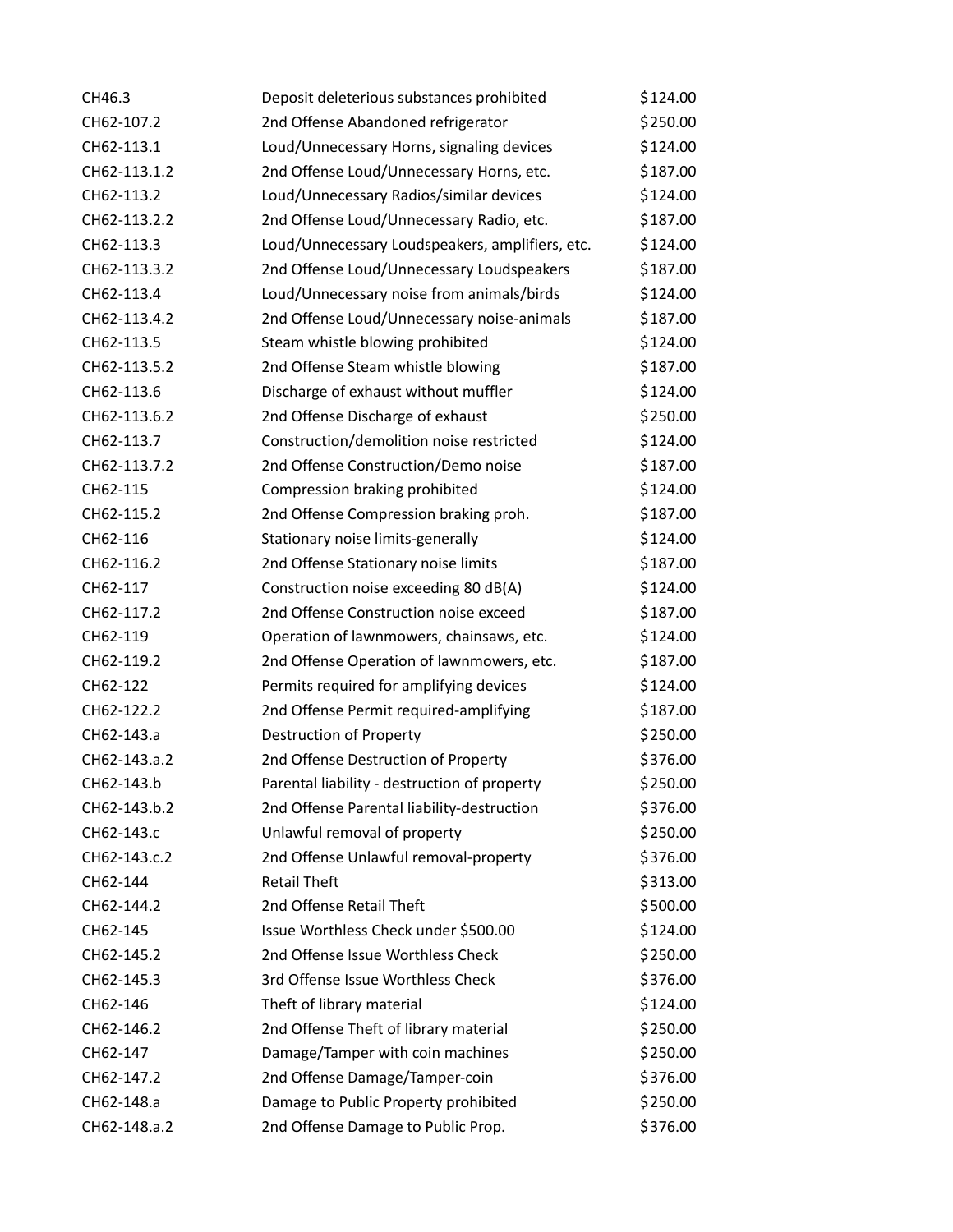| CH62-148.b   | Breaking street lamps/windows-City owned      | \$250.00 |
|--------------|-----------------------------------------------|----------|
| CH62-148.b.2 | 2nd Offense Breaking street lamps/windows     | \$376.00 |
| CH62-148.c   | Attach unauthorized notice to public property | \$124.00 |
| CH62-148.c.2 | 2nd Offense Attach unauthorized notice        | \$149.20 |
| CH62-149     | Disturb cemetery property                     | \$250.00 |
| CH62-149.2   | 2nd Offense Disturb cemetery property         | \$376.00 |
| CH62-167     | Littering - general                           | \$124.00 |
| CH62-167.2   | 2nd Offense Littering - general               | \$187.00 |
| CH62-168     | Litter from conduct of commercial enterprise  | \$124.00 |
| CH62-168.2   | 2nd Offense Litter - commercial               | \$187.00 |
| CH62-169.a   | <b>Scattering of Handbills</b>                | \$124.00 |
| CH62-169.a.2 | 2nd Offense Scattering of handbills           | \$187.00 |
| CH62-169.b   | Papers in public places prohibited            | \$124.00 |
| CH62-169.b.2 | 2nd Offense Papers in public place            | \$187.00 |
| CH62-170     | Abandoned refrigerators prohibited            | \$124.00 |
| CH62-171     | Storage of junk, etc. regulated               | \$124.00 |
| CH62-171.2   | 2nd Offense Storage of junk, etc.             | \$250.00 |
| CH62-199     | Petty theft by juveniles                      | \$124.00 |
| CH62-199.2   | 2nd Offense Petty theft by juveniles          | \$250.00 |
| CH62-200     | Receiving Stolen good-juveniles               | \$124.00 |
| CH62-200.2   | 2nd Offense Receiving                         | \$250.00 |
| CH62-201     | Tobacco Possession Prohibited 12-17 yrs.      | \$124.00 |
| CH62-201.2   | 2nd Off. Tobacco Poss. Proh. 12-17 yrs.       | \$187.00 |
| CH62-227     | Exposing minor to harmful material            | \$187.00 |
| CH62-227.2   | 2nd Offense Exposing minor to harmful         | \$250.00 |
| CH62-250     | <b>Habitual Truancy</b>                       | \$124.00 |
| CH62-250.2   | Parent Permit Habitual Truancy                | \$124.00 |
| CH62-250.2.2 | 2nd Offense Habitual Truancy                  | \$187.00 |
| CH62-282     | Curfew Violation 16 yrs. & under              | \$124.00 |
| CH62-282.2   | Second Offense Curfew violation               | \$187.00 |
| CH62-282.3   | 3rd Offense Curfew violation                  | \$250.00 |
| CH62-284     | Parental Responsibility - Curfew violations   | \$124.00 |
| CH62-284.2   | 3nd Offense Parental Responsibility           | \$187.00 |
| CH62-285     | Loitering Prohibited                          | \$124.00 |
| CH62-285.2   | 2nd Offense Loitering prohibited              | \$187.00 |
| CH62-306     | Public Nuisances prohibited                   | \$187.00 |
| CH62-306.2   | 2nd Offense Public Nuisances                  | \$250.00 |
| CH62-308     | <b>Public Nuisance Affecting Health</b>       | \$187.00 |
| CH62-308.13  | <b>Smoking Ban</b>                            | \$187.00 |
| CH62-308.2   | 2nd Offense Public Nuisance-Health            | \$250.00 |
| CH62-309     | Public Nuisance-Offending morals/decency      | \$187.00 |
| CH62-309.2   | Second Offense Offending morals/decency       | \$250.00 |
| CH62-310     | Public Nuisance-Affecting peace and Safety    | \$187.00 |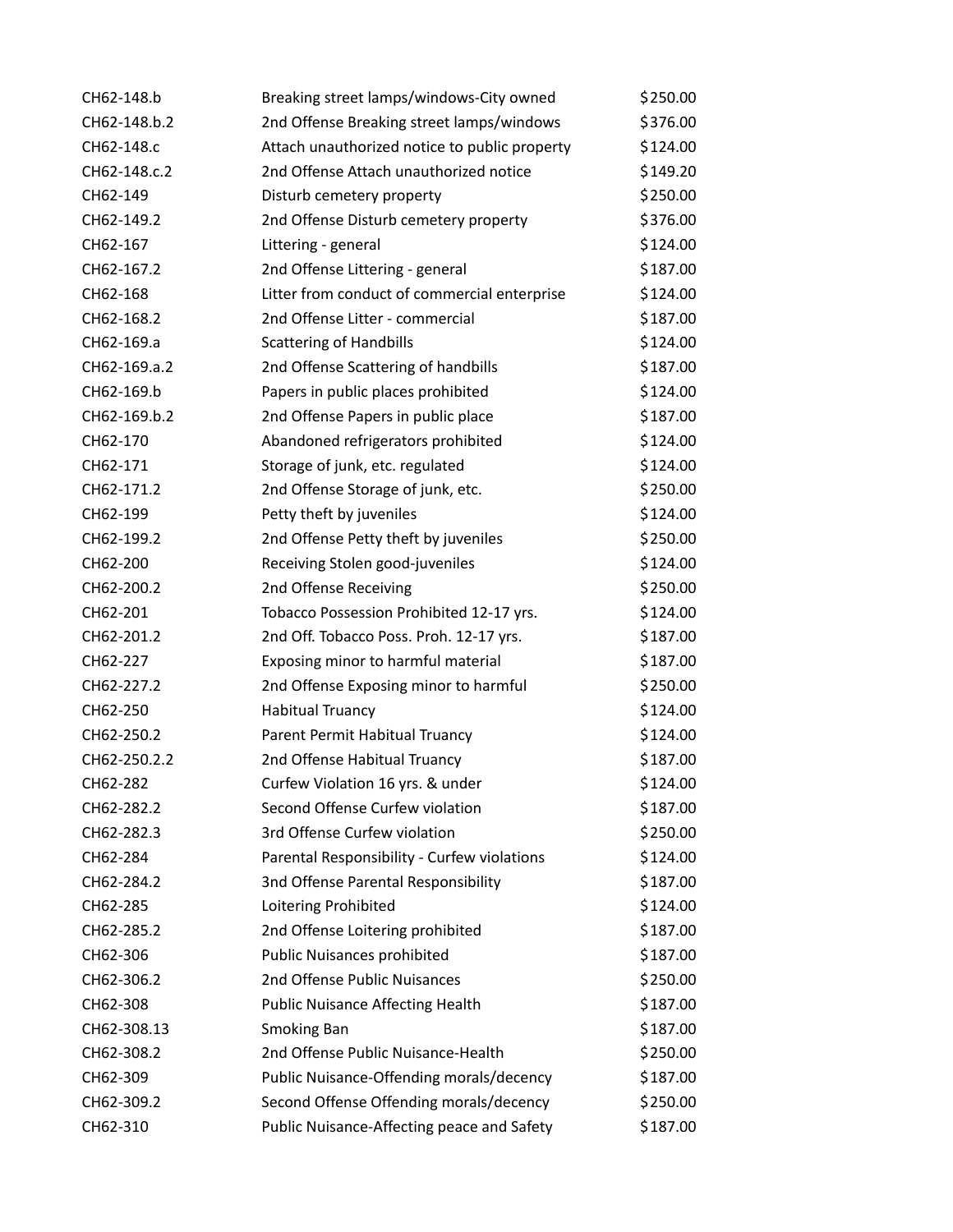| CH62-310.2    | Second Offense Affection peace and safety     | \$250.00 |
|---------------|-----------------------------------------------|----------|
| CH62-54       | Harassment                                    | \$187.00 |
| CH62-54.2     | 2nd Offense harassment                        | \$250.00 |
| CH62-55       | Sale/Discharge of fireworks restricted        | \$124.00 |
| CH62-55.2     | 2nd Offense sale/discharge of fireworks       | \$187.00 |
| CH62-56.a     | <b>Obstruction Streets prohibited</b>         | \$124.00 |
| CH62-56.a.2   | 2nd Offense Obstruction Streets               | \$187.00 |
| CH62-56.b     | <b>Blocking Sidewalk prohibited</b>           | \$124.00 |
| CH62-56.b.2   | 2nd Offense Blocking Sidewalk                 | \$187.00 |
| CH62-57       | Loitering Prohibited                          | \$124.00 |
| CH62-57.2     | 2nd Offense Loitering prohibited              | \$187.00 |
| CH62-58.1     | Disorderly Conduct -general                   | \$250.00 |
| CH62-58.1.2   | 2nd Offense Disorderly Conduct-general        | \$313.00 |
| CH62-58.2     | Disorderly Conduct-fighting/provoking fight   | \$250.00 |
| CH62-58.2.2   | 2nd Offense Disorderly Conduct-fighting       | \$376.00 |
| CH62-58.b     | Defecating/Urination in public                | \$187.00 |
| CH62-58.b.2   | 2nd Offense Defecating/Urinating              | \$250.00 |
| CH62-58.e     | Hunting in City limits prohibited             | \$124.00 |
| CH62-58.e.2   | 2nd Offense Hunting in City limits            | \$187.00 |
| CH62-59.b     | Possession of marijuana                       | \$500.00 |
| CH62-59.b.2   | 2nd Offense Possession of marijuana           | \$750.00 |
| CH62-59.c     | Adult Possession of Drug Paraphernalia        | \$500.00 |
| CH62-59.c.2.j | 2nd Offense Juvy Poss. Of Drug Paraphernalia  | \$500.00 |
| CH62-59.c.j   | Juvenile possession of drug paraphernalia     | \$250.00 |
| CH62-59.c.2   | 2nd Offense Adult Poss. Of Drug Paraphernalia | \$750.00 |
| CH62-60       | Unauthorized presence on school property      | \$124.00 |
| CH62-60.2     | 2nd Offense Unauthorized presence             | \$187.00 |
| CH62-61       | Failure to obey lawful order                  | \$124.00 |
| CH62-61.2     | 2nd Offense fail to obey lawful order         | \$250.00 |
| CH62-62       | Tobacco on school grounds                     | \$124.00 |
| CH62-62.2     | 2nd Offense Tobacco on school grounds         | \$187.00 |
| CH62-63.2     | Persons on roofs prohibited                   | \$124.00 |
| CH62-63.2.2   | 2nd offense persons on roofs prohibited       | \$187.00 |
| CH62-84.a     | Discharge gun/bow and arrow/crossbow          | \$124.00 |
| CH62-84.a.2   | 2nd Offense Discharge gun/bows                | \$187.00 |
| CH62-84.b     | Shooting into City Limits                     | \$124.00 |
| CH62-84.b.2   | 2nd Offense Shooting into City                | \$187.00 |
| CH62-84.c     | Shooting Range safety violation               | \$124.00 |
| CH62-84.c.2   | 2nd Offense Shooting Range violation          | \$187.00 |
| CH62-84.d     | Explosive Device detonated/discharged         | \$187.00 |
| CH62-84.d.2   | 2nd Offense Explosive device detonated        | \$376.00 |
| CH62-86       | Concealed Weapons prohibited                  | \$187.00 |
| CH62-86.2     | 2nd Offense Concealed Weapons                 | \$250.00 |